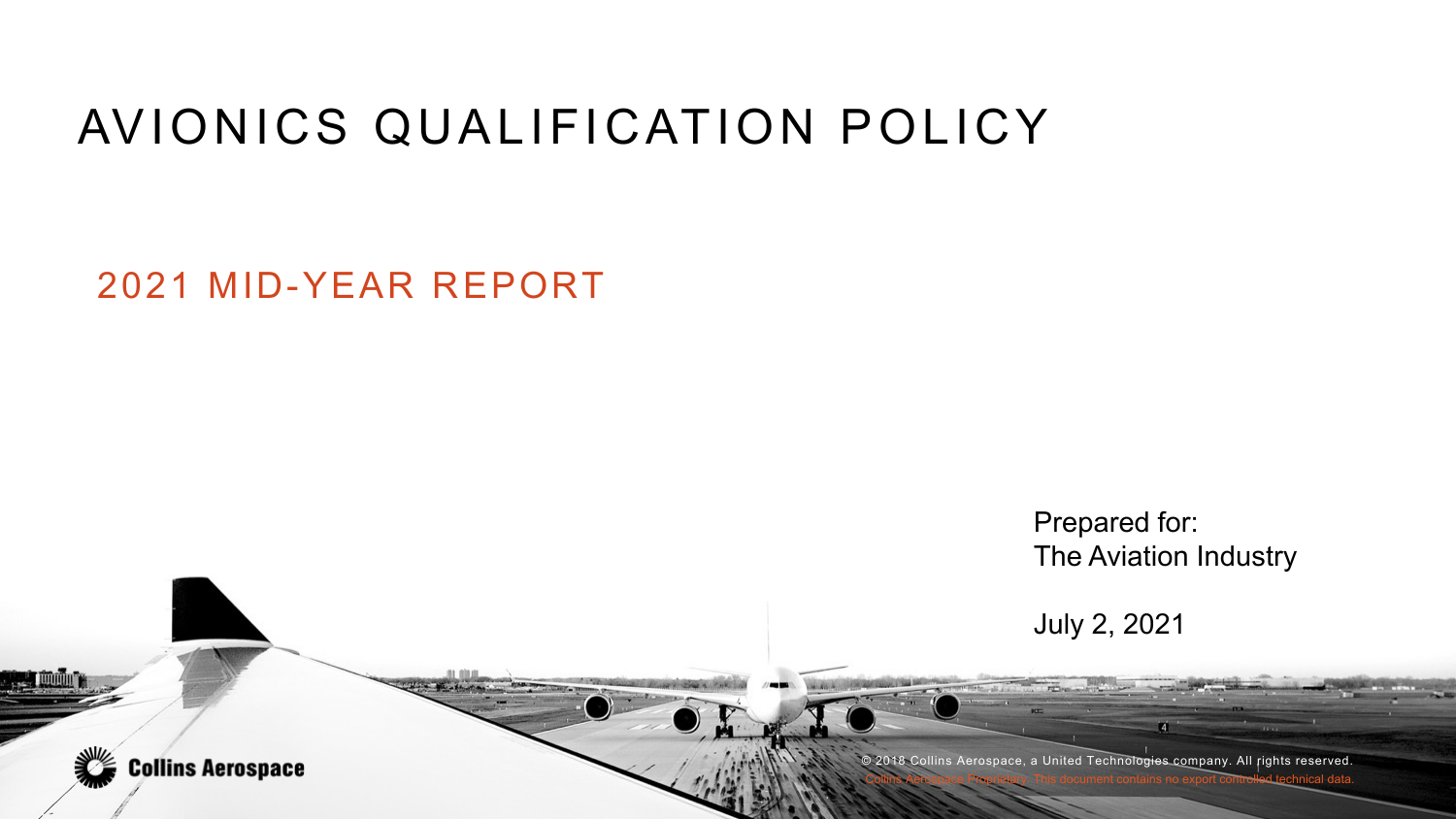### 2021 YTD: AQP TEST RESULTS SUMMARY

| Phase 3 Tests | Phase 3 Test<br><b>Waivers</b> | <b>Phase 4 Tests</b> |
|---------------|--------------------------------|----------------------|
|               | 14                             |                      |

| Tested Results Category*1            | Number of<br><b>Tested Suites</b> | Percent |
|--------------------------------------|-----------------------------------|---------|
| Passed                               |                                   | 29%     |
| <b>Waived: Non-Network Impacting</b> |                                   | 57%     |
| Waived – Network Impacting           |                                   | $0\%$   |
| Failed                               |                                   | 14%     |

**\*1: Final AQP Status – In many cases the manufacturer corrected detected issues, some critical, during the course of the AQP test session. All reported results as of June 30, 2021**

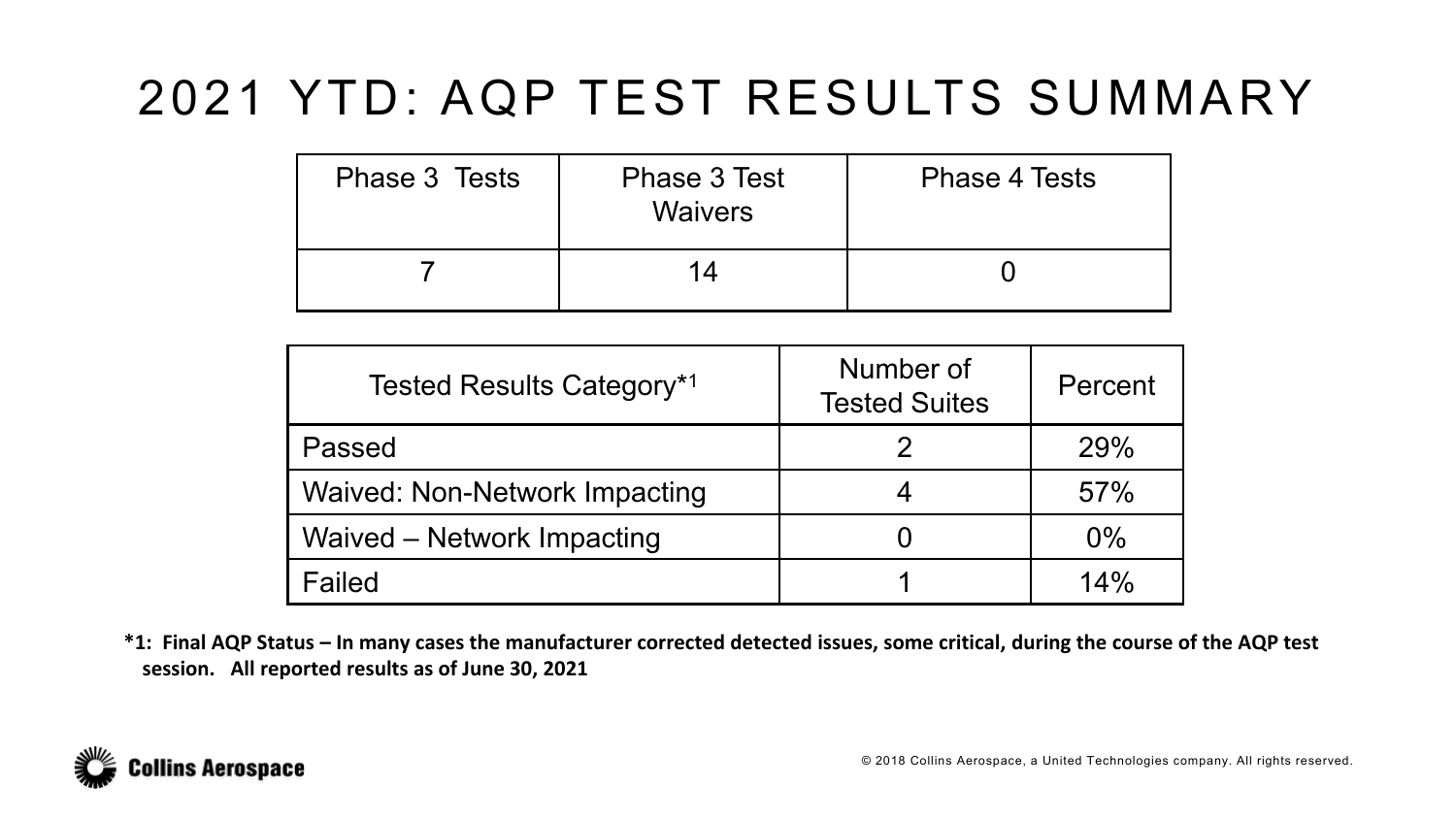# AQP NEWS & TRENDS: COVID-19

- COVID-19 greatly impacted our AQP test schedule throughout 2020; AQP testing was on-hold until the 3QTR2020 and resumed with a significant backlog.
- In 2021, AQP testing has resumed a normal schedule; however, customer/manufacturer supported on-site testing was restricted due to government recommendations and safety concerns.
- At the end of 2QTR2021 most government COVID restrictions have been lifted:
	- Guests are allowed to support testing within the AQP labs; however, guests must follow ARINC daily self-assessment procedures and are required to wear face masks and practice social distancing.



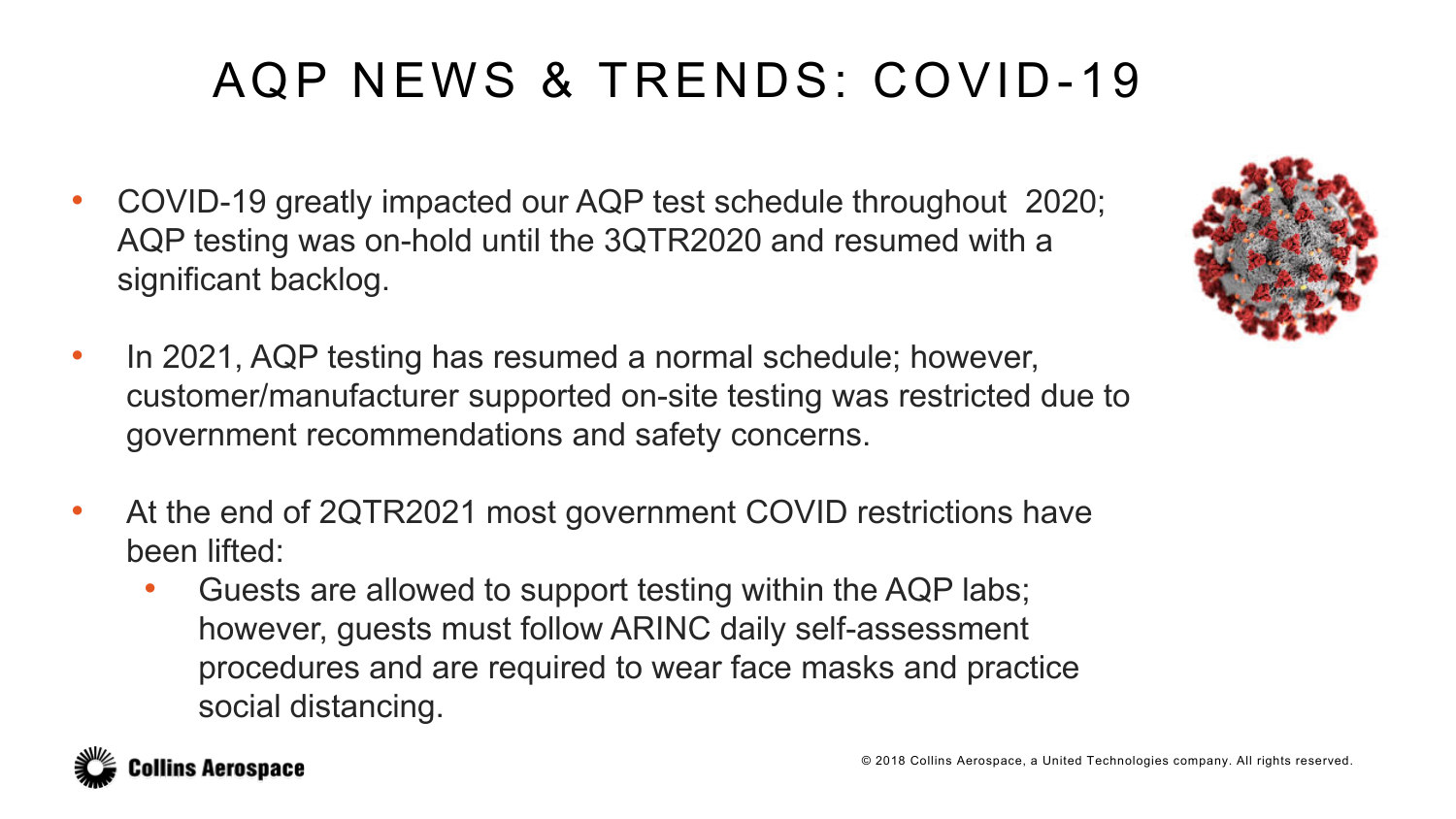## NEWS & TRENDS IN AQP TESTING

- With the maturity of classic VHF-based avionics systems, the number of VHF AQP tests is gradually declining and being replaced with the AQP testing of avionics supporting new communications media including Iridium, enhanced Swift Broadband-Safety, and ACARS over IP.
- Iridium Next/Certus Test Facilities and Test Procedures are complete and ready to support AQP.
- The enhanced Swift Broadband-Safety (SB-S Ver 2.0) AQP facility and test procedures were completed in June 2020 and we are currently scheduling Phase 3 AQP.
- Since September 2015, all VDLM2 capable avionics systems submitted for AQP must include functionality intended to comply with AEEC Standard 631-6 for Multi-Frequency operation.



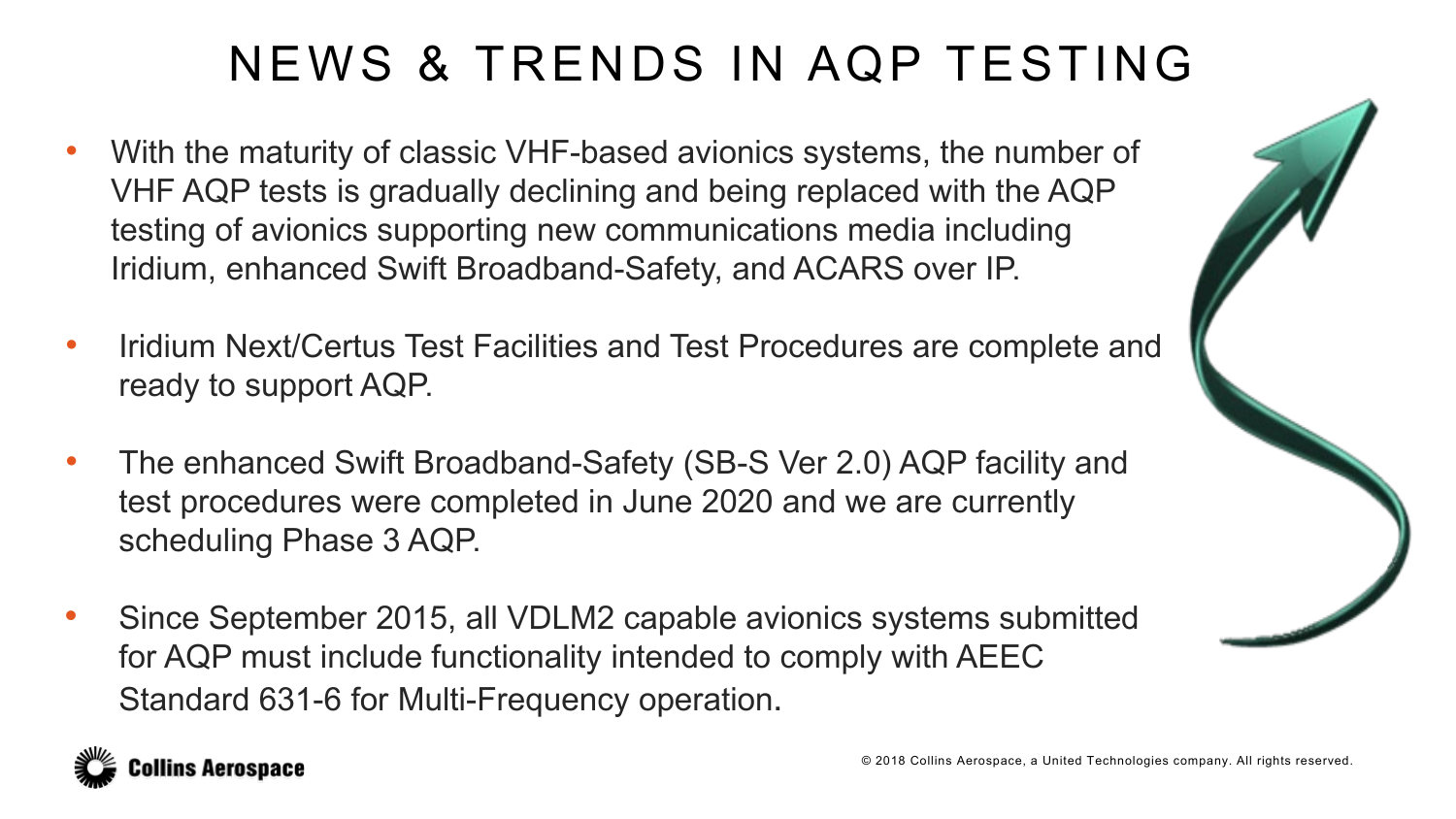### NEWS & TRENDS IN AQP TESTING

- Current AQP Policy: Revision K: May 1, 2017. Revised to add new media….ACARS-Over-IP (AoIP), Iridium Next/Certus and Swift Broadband Safety (SB-S) .
- For mature, AQP-approved suites, we are frequently able to Waive the AQP testing requirement for minor software updates. - Fourteen such Waivers in 2021 YTD.
- Most avionics suites submitted for AQP support POA, VDL Mode 2 AOA and ATN plus long range media (Aero-Satellite/Iridium/HF).
	- Complete AQP testing is averaging eight days.



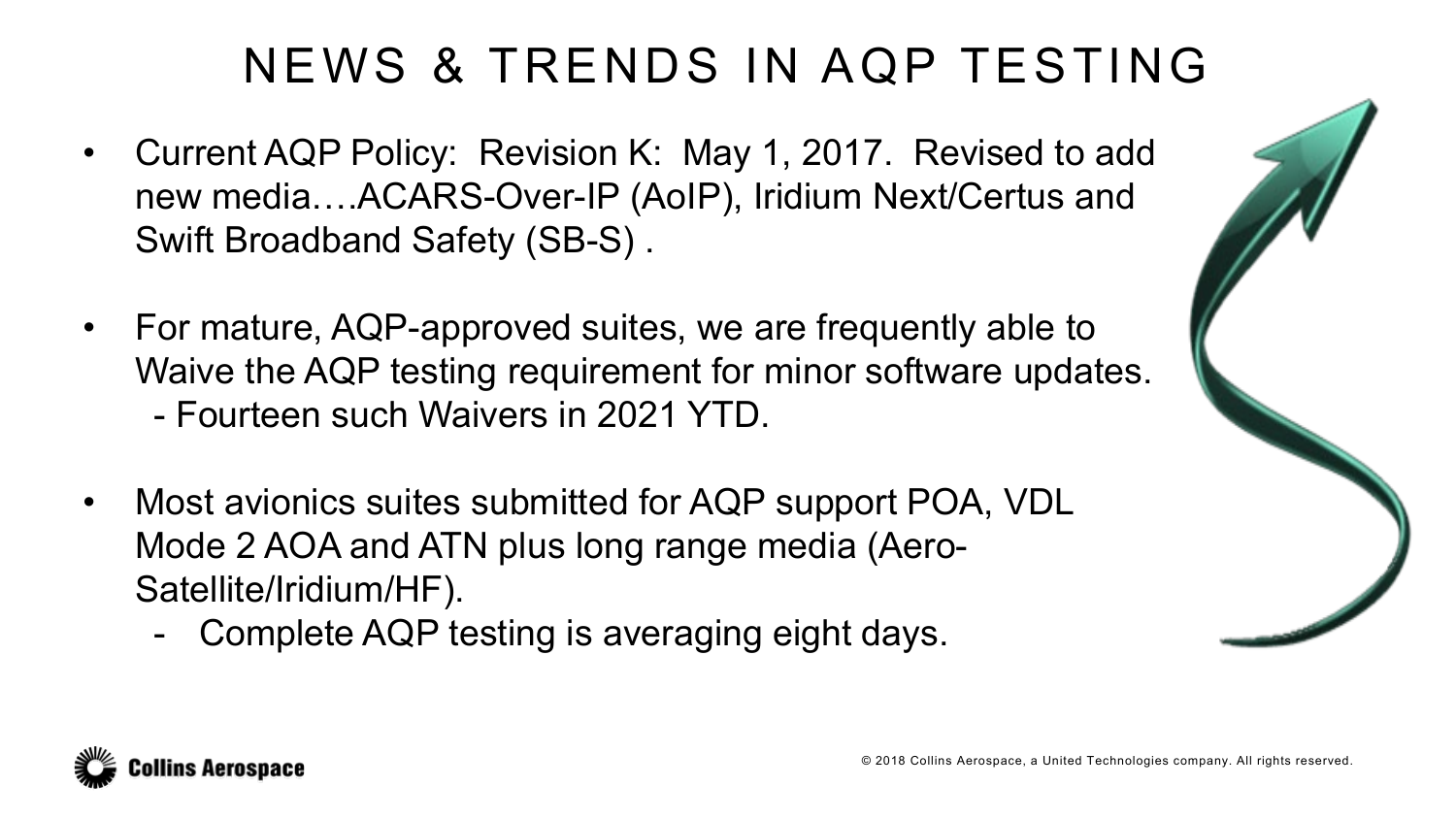#### AQP CLASSIFICATIONS

Pass: Avionics are fully compliant with AEEC standards and have unrestricted network use.

Waived: Avionics have minor deviations from AEEC standards that do not require additional RF resources. Unrestricted use.

Waived/Network-Impacting: Avionics have defects that will require additional RF resources. Unrestricted use; however, RF charges may apply in North America and Europe.

Failed: Avionics have serious problems that will impact the network and be disruptive to other airline messages. Restricted from use.

Not Tested: Avionics version has not been submitted for AQP testing. RF utilization charges will apply and possible termination of communications service.



© 2018 Collins Aerospace, a United Technologies company. All rights reserved.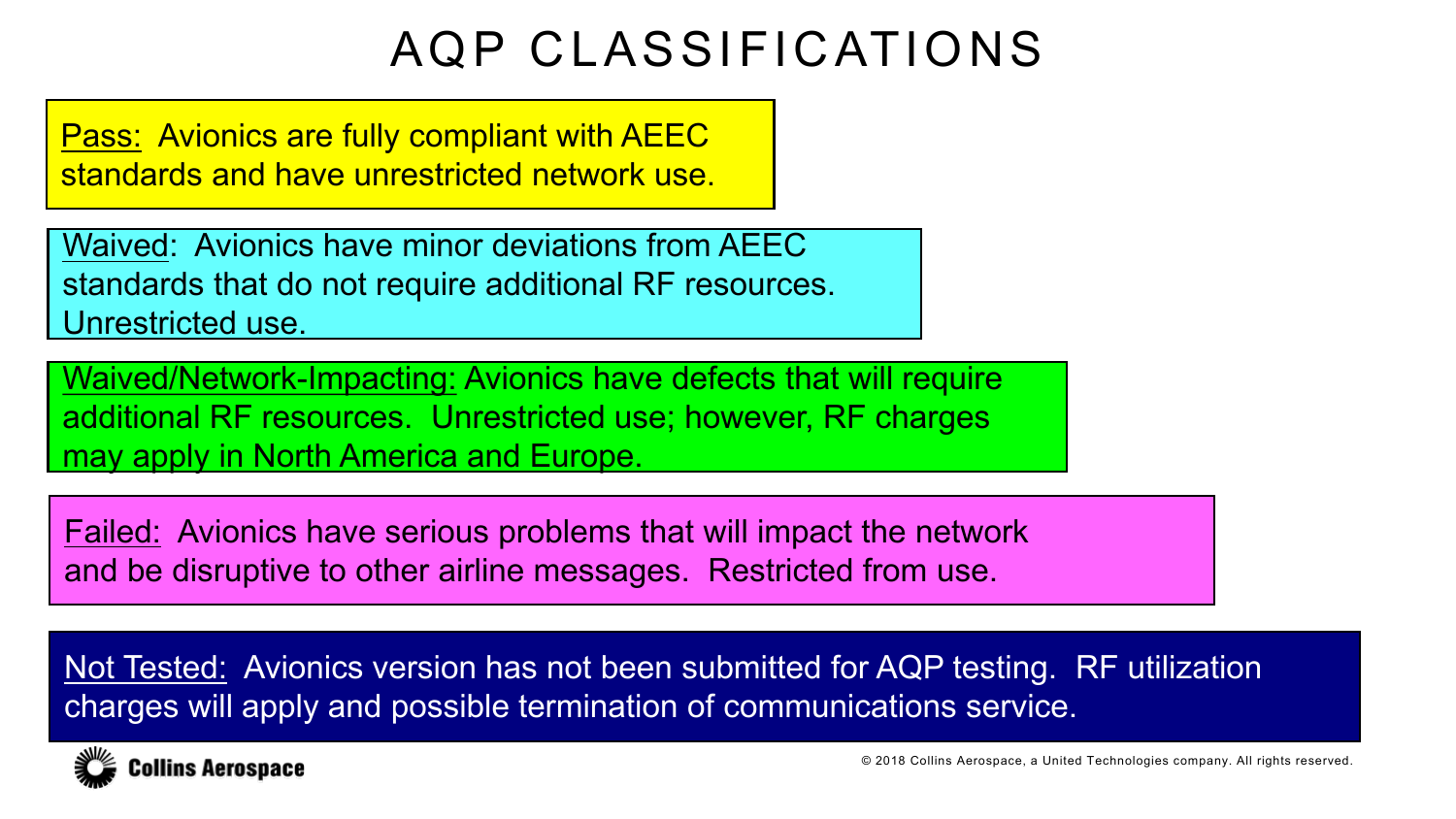### WHAT YIELDS A "FAILED" AQP STATUS?

| <b>Stuck Message</b>                                             | Data link system sends a message in an endless loop jamming up the radio<br>channel regionally for all aircraft and users.                                                                                                                                       |
|------------------------------------------------------------------|------------------------------------------------------------------------------------------------------------------------------------------------------------------------------------------------------------------------------------------------------------------|
| <b>Stuck</b><br>Transmitter/Radio/<br><b>Carrier</b>             | Data link suite keys transceiver continually blocking communications for all other<br>users on the media.                                                                                                                                                        |
| <b>Killer</b><br>Message/Protocol                                | Data link sends illegal or corrupted message that would cause ARINC data link<br>service component(s) to stop operating ("crash").                                                                                                                               |
| <b>Locking-Up Data</b><br><b>Link Requiring</b><br><b>Reboot</b> | Data link suite repeatedly enters unrecoverable fault mode ("crashes") under<br>normal use and ceases sending downlinks and responding to all uplinks. A circuit<br>breaker reset is required to restore ATS and AOC service-generally not allowed in<br>flight. |
| <b>Unstable Data Link</b><br><b>System</b>                       | Data link suite is repeatedly unresponsive to human input or addressed uplink<br>activity making it unsatisfactory from a customer viewpoint. Typically associated<br>with "Locking-Up".                                                                         |